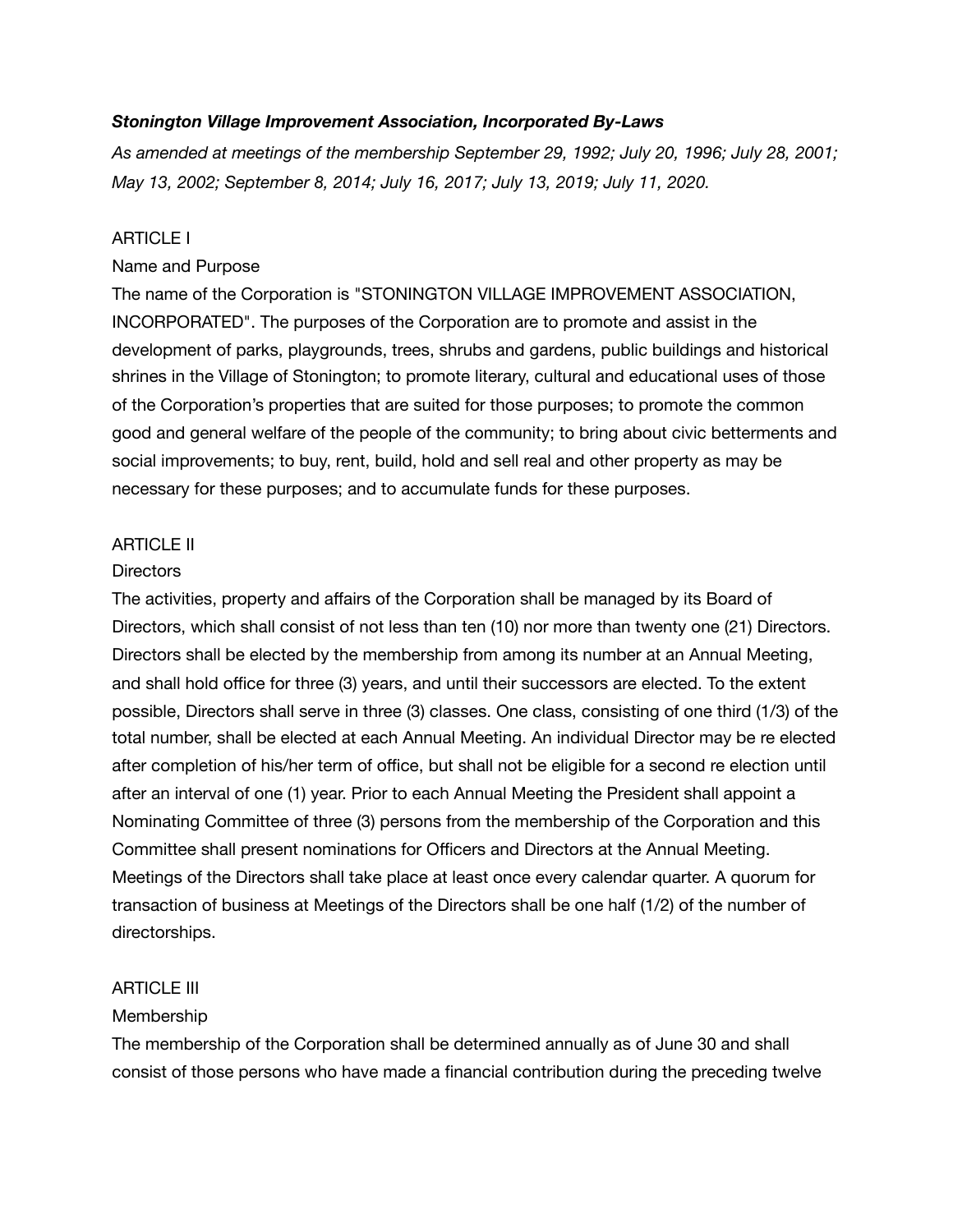(12) months. All members shall be entitled to vote at any Annual Meeting and at any Special Meeting that may be duly called.

### ARTICLE IV

### Officers

The officers of the Corporation, who must be Directors, shall consist of a President, a Vice President, a Treasurer, and a Secretary, and such other officers as the Directors may from time to time determine to be necessary or expedient. The officers shall be elected by the membership at the Annual Meeting and shall hold office for two (2) years and until their successors are elected. Officers are eligible for re election for one (1) additional term only. If any office becomes vacant during the year, the Board of Directors may fill such vacancy. The officers shall have the usual rights, powers and duties of their offices, as the Board of Directors may prescribe.

# ARTICLE V

### **Meetings**

The Annual Meeting of the Corporation shall be held during [the months of] July or August, at a time and place to be set by the President. By or at the direction of the President or Secretary, notice in writing of the Annual Meeting shall be sent to all members not less than ten (10) days before the Meeting, the members to be determined in accordance with Article III, supra. Special Meetings of the Corporation may be called by the President or by the Board of Directors upon the same notice as is required to be given in the case of Annual Meetings.

### ARTICLE VI

### **Amendments**

These Bylaws may be amended by a majority vote of the members present and entitled to vote at any Annual Meeting or at any Special Meeting, provided notice of the meeting has been given in accordance with the Bylaws and includes notice of such proposed action.

### ARTICLE VII

### Financial

1. The Fiscal Year shall be from April 1 through March 31.

2. The Board of Directors shall appoint a firm of certified public accountants to audit or review the financial statements at the end of each fiscal year and the audited or reviewed financial statements will be presented to the members at the Annual Meeting. The financial statements shall be audited at least every second year.